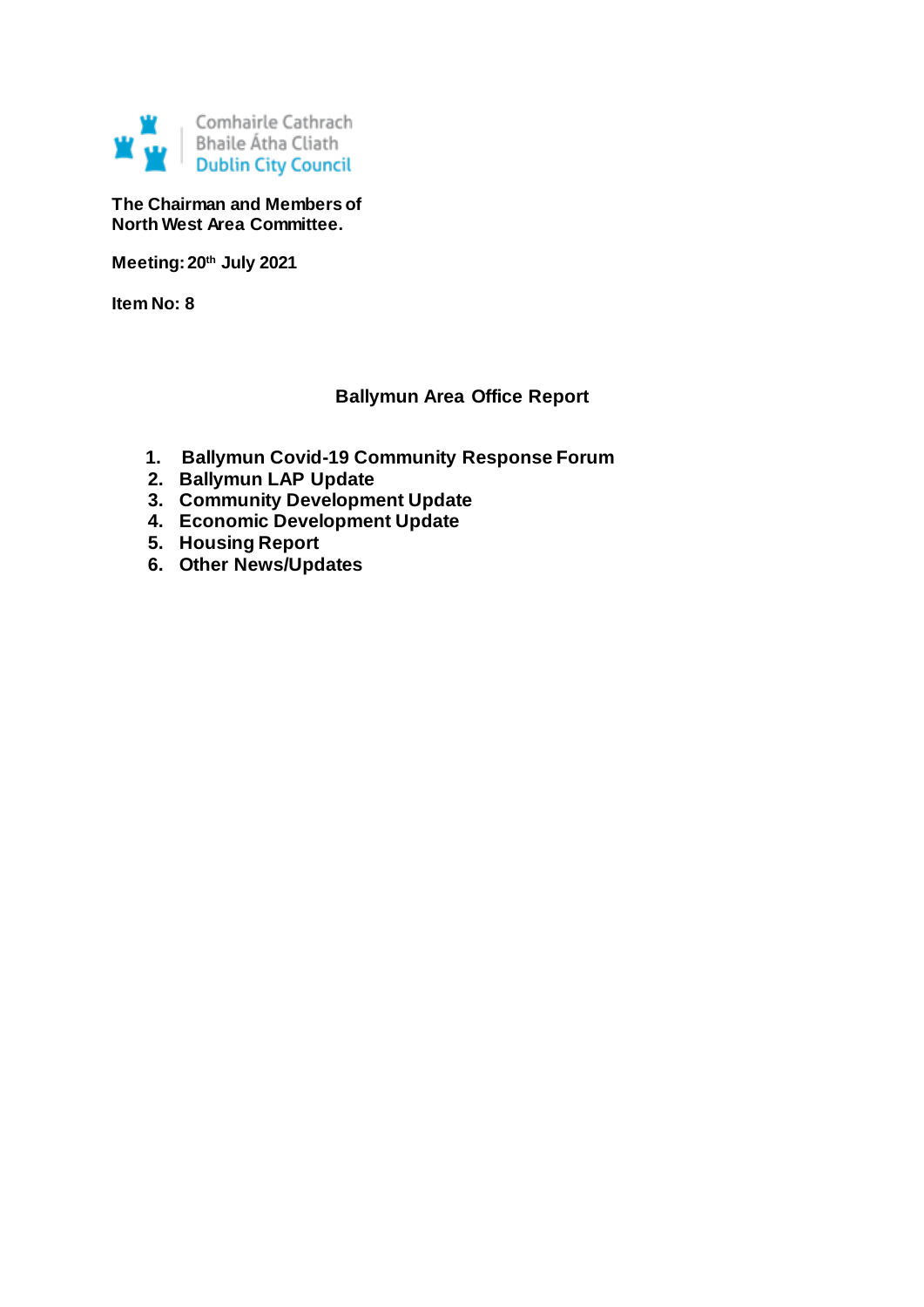# **1. Ballymun Covid-19 Community Response Forum**

The Covid-19 Community Response Forum is continuing and requests are being received each week. Liam Barry, Martina Kelly and Ciaran Mahony are the response team with all three are on a rota responding to any requests received. Setanta Hurling Club continue to provide assistance with all requests.

# **2. Ballymun LAP Update**

### Vacant DCC units

We have received an expression of interest for a new barber shop in unit 4 Coultry, Neighbourhood Centre. Unit 3 Coultry Neighbourhood Centre will be used as a temporary office while essential maintenance works are carried works are carried out on the neighbourhood centres of Coultry, Shangan, Poppintree and Forestwood Apartments.

### Ballymun Plaza Part 8

The Part 8 for Ballymun Plaza / Cearnóg an tSeachtar Laoch went live on Monday 12<sup>th</sup> July on the DCC Consultation Hub [https://consultation.dublincity.ie/parks/ballymun-plaza.](https://consultation.dublincity.ie/parks/ballymun-plaza) The application seeks to improve the public realm within Cearnog an tSeachtar Laoch (Ballymun Civic Plaza) through a series of landscape enhancements that aims to create an identifiable central core within Main Street to act as a focal point for Ballymun in accordance with the recommendations of the Ballymun Local Area Plan

### Shopping Centre – Site 1

The spreading of topsoil by Barnmore commenced at the end of June and is 50% complete. Once completed Redlough will be on site to rotavate, fertilise and seed. Demolition completion is set for August 2021.

A sub-group of the Ballymun LAP Implementation Group, involving senior officials of the Planning and Property Development Department and the Ballymun Area Office, met recently to consider the next steps in relation to the site of the former Shopping Centre. It is expected that the site, cleared of all buildings, levelled and seeded for grass, will be handed back to DCC by the Demolition Contractor in the later part of next month. This is a large site of c8 acres and has a key main street location in central Ballymun.

The sub-group proposes that the development options for the site will be advanced under two plans: a short term plan commencing of the handover of the site next month and a long term plan which will examine more permanent development solutions for the site. The long term plan will take into account the findings of the reports commissioned by DCC on the development potential, appropriate urban design and uses of the land. It will also include the latest information on MetroLink and the timeframe for a Railway Order, the retail and residential property market conditions current and predicted in Ballymun, the likely impacts of Bus Connects and other infrastructural improvements and the beneficial impacts of the NCOD project. We plan to hold a workshop, to include the North West Area members, in late September.

The short term action plan for the site should address: (1) Any minor physical enhancements necessary on taking back the site, to improve the appearance of same or to facilitate desired uses and (2) How to encourage a range of temporary or occasional uses of parts of the site in a manner appropriate to Ballymun Town Centre and adjoining buildings and uses. In this regard it is proposed to seek expressions of interest for a range of temporary uses from local groups and businesses"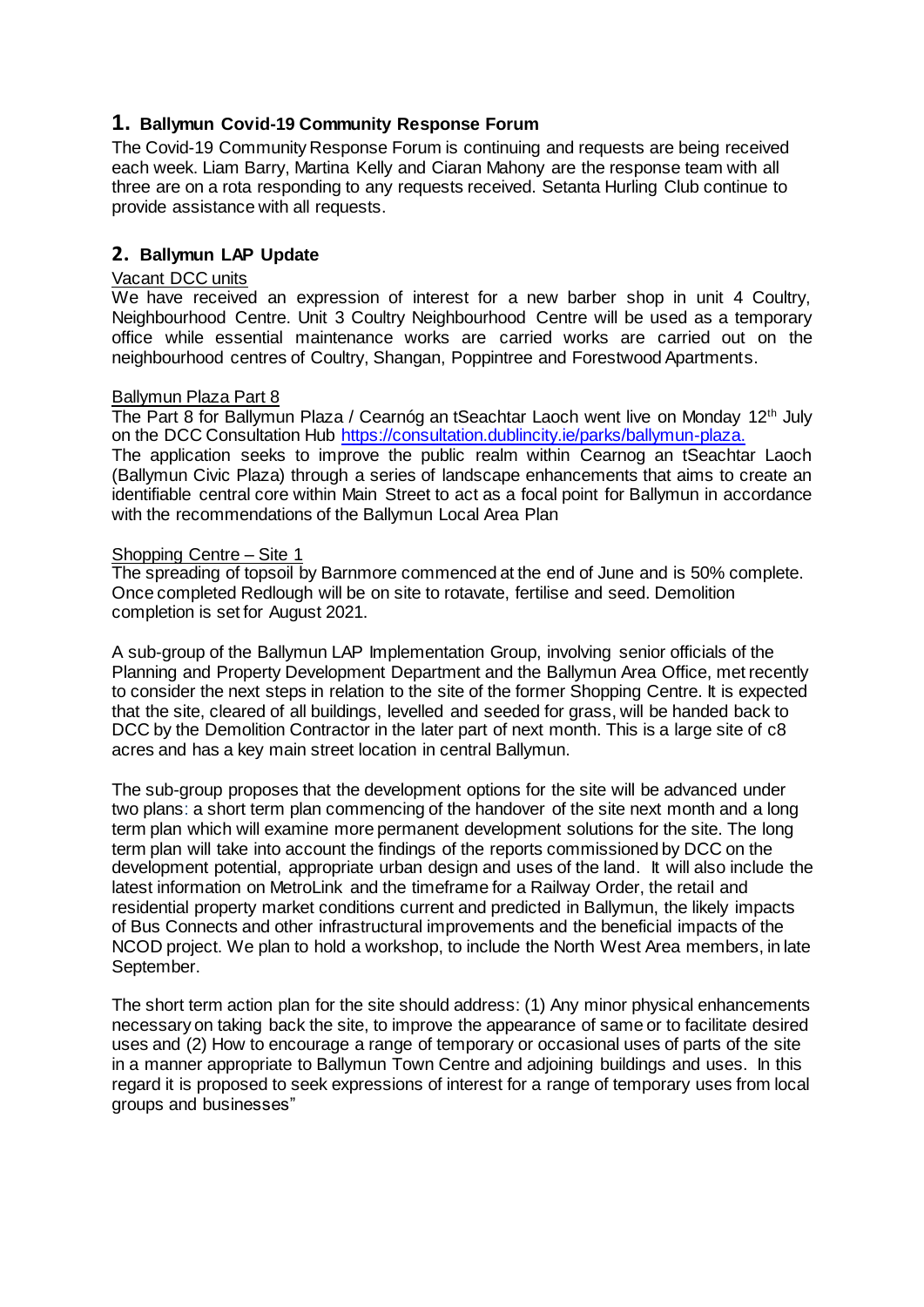# Lidl (North Quarter) - Site 3



The vacant units continue to be advertised by Smith Butler Estates on Daft: **<https://www.daft.ie/53113341>**. There are 3 interested parties in the units and we will keep you informed if and when any of this interest materialises. BNP Paribas have 12660 sq ft of office space available to rent:<https://bit.ly/2SNj4Xw>

### Site 5 - Santry Cross South/ Main Street West. 0.8 hectares

Process is underway to appoint a design team to develop a plan for senior citizen development on this site.

Site 6 - Ballymun Main Street/Coultry Road (north of boiler house) 1.5 hectares Expressions of interest were issued for Cost Rental under the AHB framework. A submission was received from the O'Cualann / Tuath/ Circle Consortium. Funding options for development of the site are currently under consideration.

#### Site 8 - Coultry Gardens (to the north of Coultry Park) 0.67 hectares

Expressions of Interest to be sought through the AHB Communications Protocol to develop this site for general needs housing. An invitation to submit a proposal is due to issue in July 2021.

### Site 10 - Shangan Road. 3.2 hectares

This site has been designated a bundle 3 PPP site for Senior Citizens, only part of the site will be developed under the Social Housing PPP Bundle. The design team were appointed in November 2020 and are looking at developing approximately 1 hectare. This area of the site, which is located to the east of the overall site, will deliver approximately 90 new social housing units. The design team will make a presentation on the proposal to the Area Committee in September. It is anticipated that the planning process will commence in Q3 2021.

#### Site 11 **-** Sillogue Avenue. 2.7 hectares

Expressions of Interest to be sought through the AHB Communications Protocol process to develop this site for general needs housing. An invitation to submit a proposal is due to issue in July 2021.

### Site 12 - Sillogue 2.2 hectares

The Design Team is currently in place with a view to going to pre Part 8 in October 2021 for a Dublin City Council Affordable Housing Scheme.

Site 13 - Sillogue Road (opposite Holy Spirit Church). 0.1 hectares

Process is underway to appoint a Design Team to develop plans for a Senior Citizen development on this site.

#### Site 14 - Balbutcher Lane South (Plots A and B.) 5.2 hectares

Dublin City Council Affordable Housing Scheme is designated for this site. The Design Team is currently in place with a view to going to pre Part 8 in October 2021. Part of site is also anticipated for the City Farm Project. The City Farm Committee are due to make a presentation to the Area Committee in Sept/October 2021.

## Site 18 - Balcurris (to the west of Santry Cross) 0.67 hectares.

Expressions of Interest to be sought through the AHB Communications Protocol to develop this site for general needs housing. An invitation to submit a proposal is due to issue in July 2021.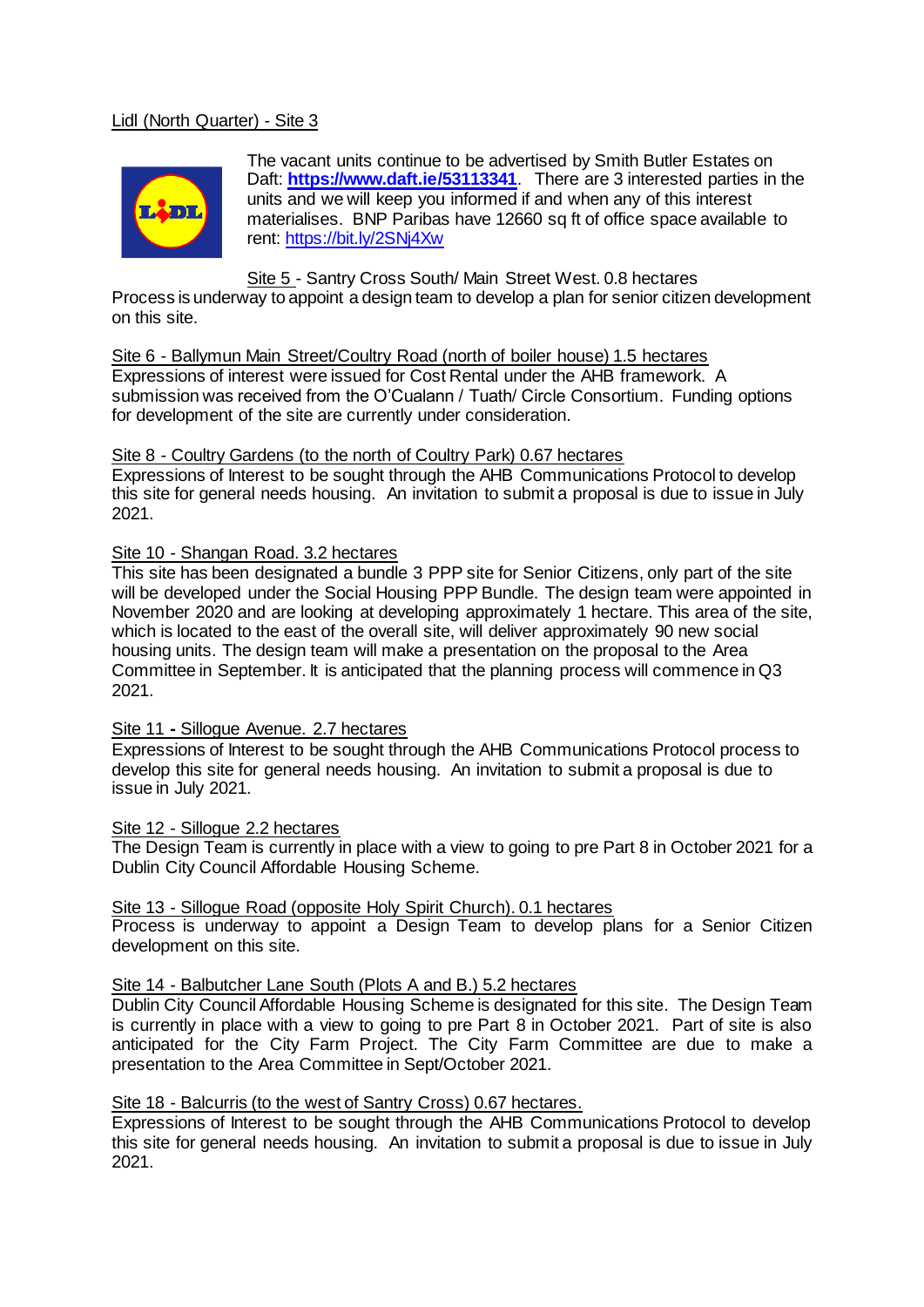### Site 19 - St Joseph's 1.1 hectares

Dublin City Council have requested the Approved Housing Body, O'Cualann to develop a proposal that may include some senior citizens homes as well as affordable homes on site 19. The exact breakdown of each tenure type is not clear until feasibility studies advance further.

### Site 21 Balbutcher Lane/Belclare View

Disposal of the site was approved to Ó Cualann, and permission was granted for 12 houses. The Design Team have completed the working drawings. The recent approval of a small additional disposal due to discrepancy in original map was approved by Area Committee and City Council and we expect the new redline boundary to be issued shortly.

# Site 22 & 23 - Oileáin na Crannóige (1-37), Balbutcher Lane

Ó Cualann are currently on site, construction work was delayed on the 37 houses due to Covid restrictions. The first 25 houses have been handed over and the 25 homeowners have now moved in, with a further 2 apartments about to close. A new 600mm surface water drain has had to be relayed in front of 31-37 which is delaying the external finishes of this block, the internals are 90% complete. The storm drain has been relayed and the public path is complete. The last 3 houses, 18-20, have commenced with the timber frames and roofing complete, windows fitted and the blockwork skin to the external walls almost complete. Internally the first fix electrical, plumbing and heating are complete with the internal plastering ready to commence.

### Site 25 - Parkview

As previously stated, Ó Cualann has indicated its interest in the site at Parkview and Dublin City Council has invited Ó Cualann to submit a proposal for the site. No planning application has been received to date as DCC are investigating a boundary issue.

## Site 30 - North City Operational Depot (NCOD)

The NCOD project is now into month 3 of the 19-month programme. Works on-going during June included: continuing the erection of the temporary fencing around the site; completion of a new footpath along Carton Way and closure of the old footpath across the site; completion of removal of Japanese Knotweed; erection of the first tower crane; earthworks to the east of the site to reduce ground levels and commencement of earthworks to the west of the site. The works to divert the 800mm North Fringe watermain are in progress and foundation works to the Administration Building has significantly advanced with the foundation works to multi-storey carpark commenced.

Works planned for July include: Completing temporary fencing to the boundary; construction a new entrance to the east of the site off St Margaret's Road; erection of a second tower crane; continuation of earthworks; excavation for sub structure works to the Workshops and Stores building and on-site drainage.

#### Carton Lands

Dublin City Council has had initial meetings with an AHB and have requested a proposal for a housing development on this site.

#### Balbutcher Lane/Hampton Wood Drive Junction:

Local residents have advised DCC that some of the grassed areas to the east of the junction have been damaged. Some of this is as a result of repair works being carried out on a house that was damaged by fire. DCC's have advised that they will repair this area once the works have been complete. The other areas have been damaged by private vehicles driving across the grass, while accessing some of the houses. This has resulted in the earth being broken up and the grass seeds not being able to grow. An additional decorative tree will be planted on the east side of the junction, following requests from local residents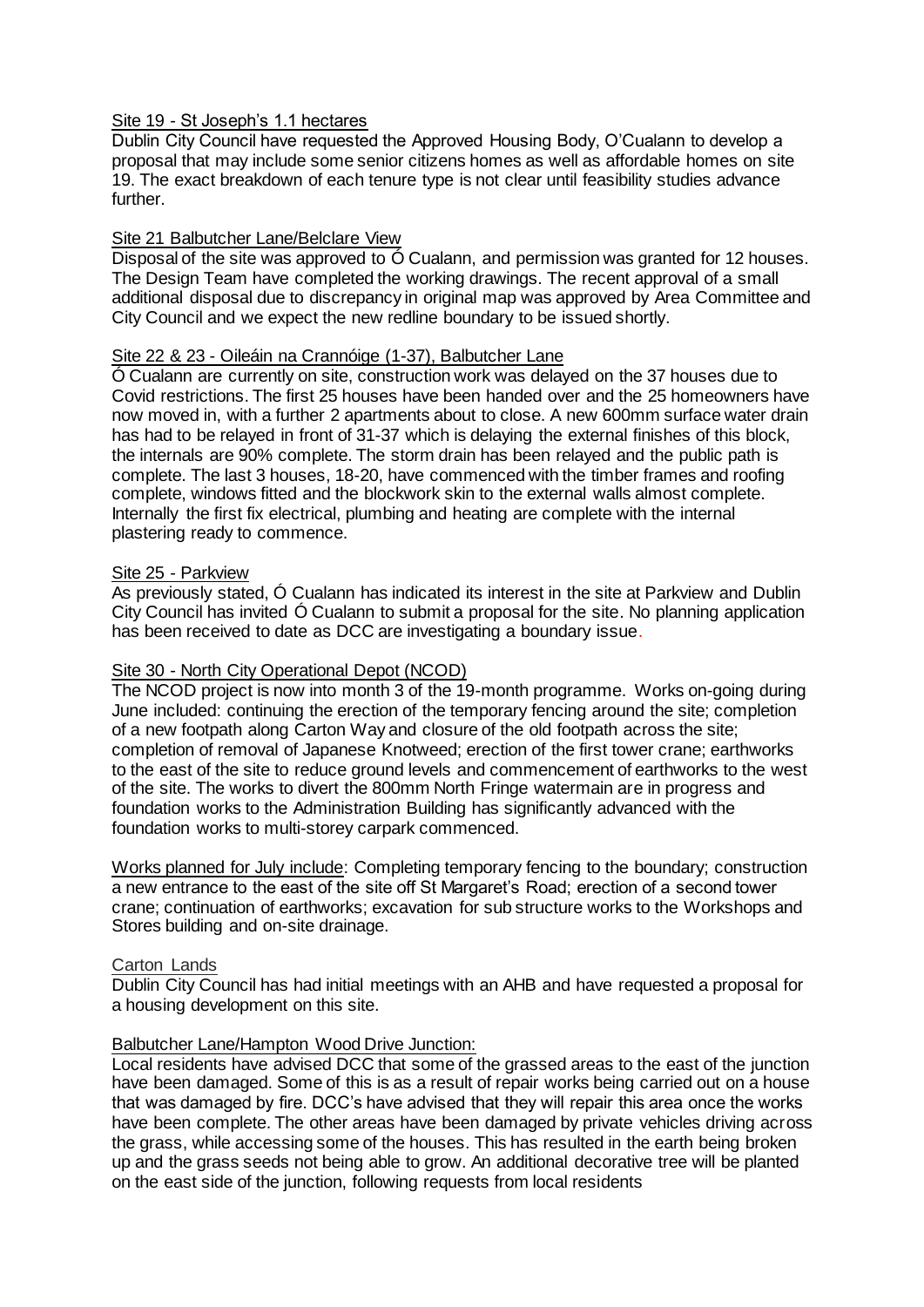### Sillogue Infrastructure Scheme

The works on Gateway Crescent are almost complete and the new junction with Sillogue Road will open in the next few weeks. The opening date will be circulated once this is confirmed and information signage will be erected on the approach roads to the new junction.

The Project Team met with the residents of Sillogue Green to discuss the scheme. The residents main concern had been the construction of a new road linking Sillogue Avenue to Sillogue Road, now that this has been removed from this project they are very happy with the proposals for the rest of the scheme. The project team re-iterated how important it was to keep children out of the building site. The project team also visited the Holy Spirit boy's school and spoke to 5<sup>th</sup> and 6<sup>th</sup> class about how dangerous building sites were and advised you should always stay out of construction sites.

Works are also progressing on the realignment of Sillogue Avenue. Over 100m of new kerbs and footpaths have been complete in Section 1 and the new road build up has begun. Work has also begun here on constructing the new tree pits. The hoarding for Section 2 of the works, as far as Our Lady's Nursery, has been erected and works will now commence here digging down for the new road construction. Utilities and drainage will be installed here over the coming weeks. It is hoped to commence works in Sillogue Gardens by the end of August 2021

# **3. Community and Social Development Update**

## General Community Development

The Community and Social Development Team Members are continuing to keep in contact with all community group members through phone calls, e-mails and Facebook posts. We are excited to now be able to roll out small community initiatives again outdoors.

An online Community Grants Scheme for 2021 is due to be launched in the near future.

The team are continuing to liaise with Hampton Woods Residents around a number of ongoing issues.

### Social Inclusion

Ongoing meetings are taking place regarding the following social inclusion initiatives: BADIG, Play Therapy Pilot Project, Recovery Month and Young Persons at Risk.

#### Ballymun Men's Sheds

The Community Team are continuing to provide support and advice to the Ballymun Men's Shed Committee Members and are having regular zoom meetings with regards to progress on the new premises and moving onto the next stage. The work on the premises, which was funded by Dublin City Council is now complete and work is ongoing around securing a licence for the group

#### Dementia Friendly Initiatives

The Community Team have attended a number of training modules in relation to dementia awareness and are looking at the possibility of setting up a dementia café in Ballymun.

### Community Walk in Poppintree Park

The DCC Ballymun Community Walk has been in operation for six weeks and it has been an extremely worthwhile and engaging community initiative. The walk has been really welcomed, promoted and supported by community organisations and residents alike. We have had over 30+ attendees each week, of all ages and walks of life, who all appear to be excited to be out again meeting and chatting with neighbours while getting some essential exercise. There is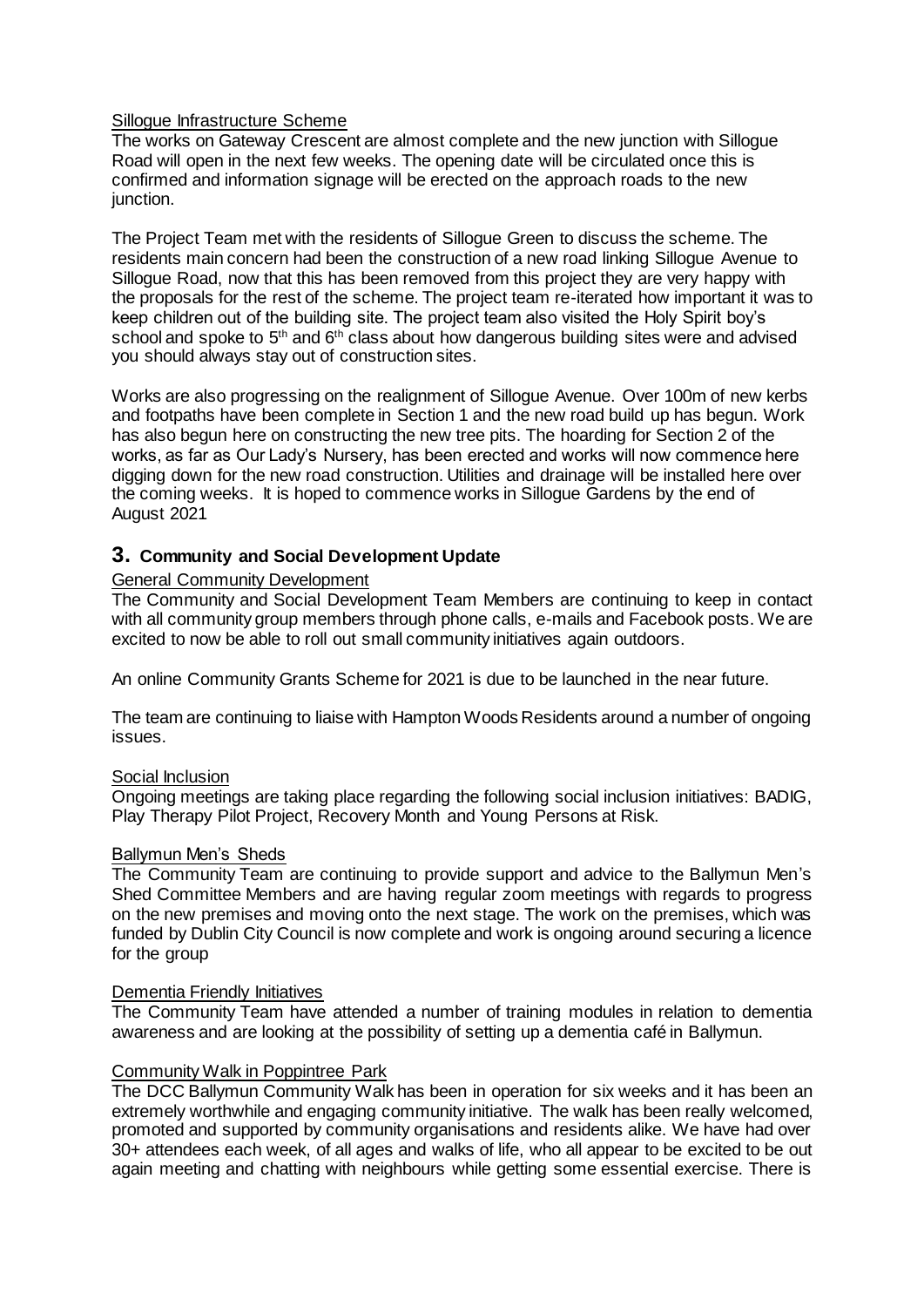great potential to develop some additional community initiatives on the back of this walk as the support and momentum builds each week.

### Additional Community Initiatives/Events:

### Community Art Initiative

The Community Team and Public Domain Team are collaborating with Decathlon, Ikea and local youth projects on a community art project, to enhance the wall on St Margaret's Road (opposite IKEA). Initial meetings have taken place in this regard and an onsite meeting to gather ideas and progress the initiative will be arranged for July.

#### Memorial Arts Project

Meetings continued on 'The Heart of Ballymun' creative arts project, which aims to be a celebratory memorial for all local people who have lost people close to them. This project is being led by the group of youths, and DCC Ballymun will help progress this project by creating links with a developmental artist.

### North West Area Halloween Festival 2021

Further meetings have taken with the Finglas Community Team and Axis regarding the joint North West Halloween Event. Progress has been made around a number of proposed live initiatives, which may include a talent show, a storytelling project and a garden decorating project. An online programme is also being developed at present. An initial leaflet outlining some of the main highlights was distributed to all schools in June.

### Sports and Wellbeing

The Community Team continue to play a very active role in the Ballymun Health and Fitness initiatives as they develop, which include the push to use all available local facilities e.g. Poppintree Astro Pitch and the outdoor pitch at the back of the Lighthouse Building. The Community Team are at present trying to revive the community games in Ballymun and are setting up a local committee in this regard.

#### Outdoor Arts and Culture Events

The Community Team are liaising with the Arts Office and Axis around a programme of outdoor cultural family friendly events that are proposed to take place in August pending funding and public safety guidelines. The programme is being developed at present.

#### **Environmental**

The Community, Social Development and Public Domain Teams continue to work together with environmental groups. We also engage with Ballymun Tidy Towns and various other local community projects on ongoing environmental initiatives. Two Greening Neighbourhood Workshops took place during June in Coultry Green and Sillogue Gardens, and an additional one is planned for Shangan Gardens. These have all been extremely successful and have engaged and supported new environmental groups to enhance their local area on an ongoing basis.

# **3. Economic Development Update**



B4b held an online networking event on Tuesday 22<sup>nd</sup> June and we had a presentation from Eimer Duffy, FIT Social Media on the subject of 'Google My Business' and how it can enhance your business profile. Over 20 businesses were in attendance. B4b will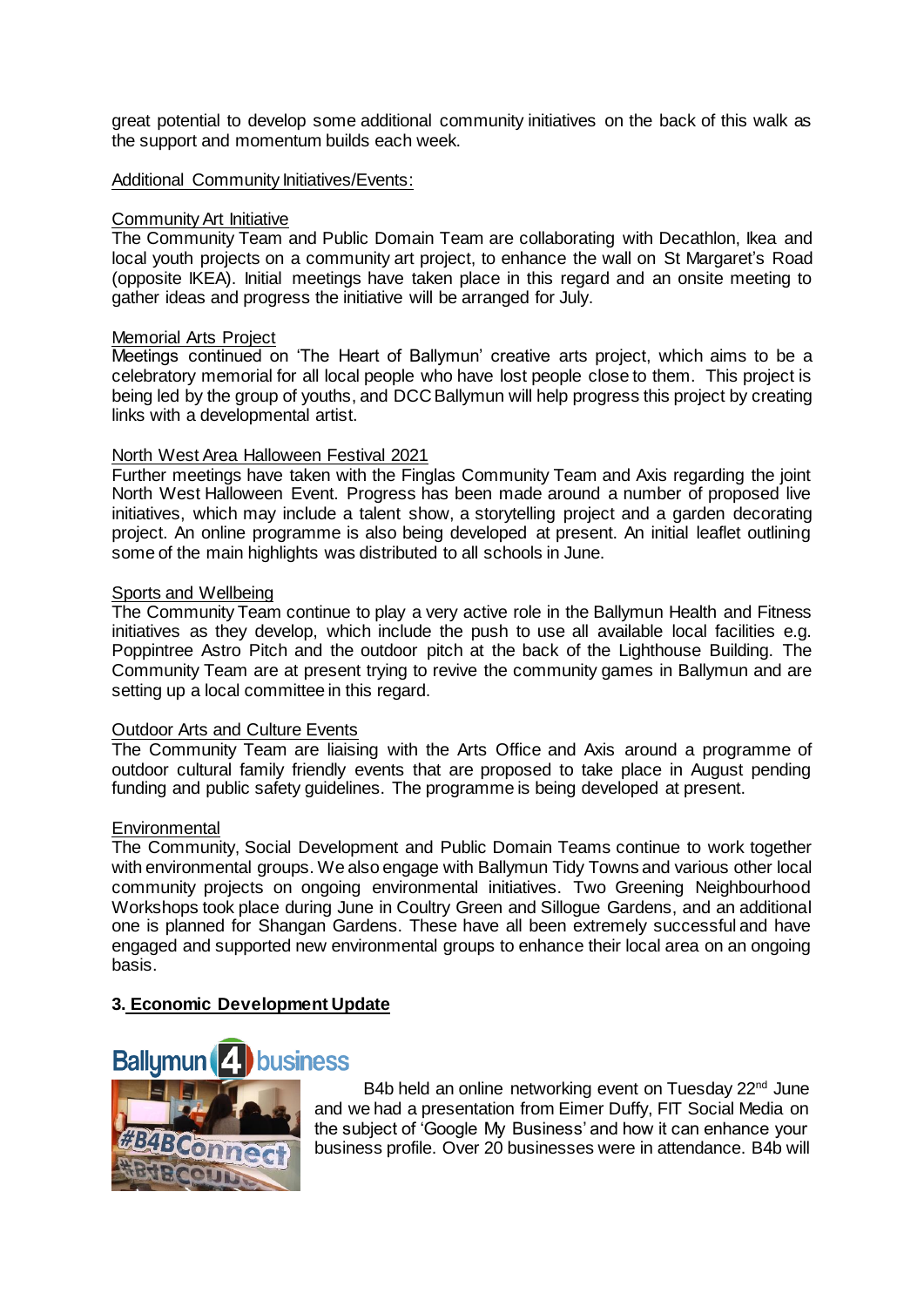now break for summer and reconvene with another network meeting in September. Further info can be found o[n www.b4b.ie](http://www.b4b.ie/) and [info@b4b.ie](mailto:info@b4b.ie)

## Shop Front Enhancement Scheme



The application deadline was extended to Friday 2<sup>nd</sup> July, the total number of applications received is 16 with 11 being approved. A total of **€24,186** has been approved for distribution. Further update and photos of improvements will issue in due course.

## Ballymun and Finglas Business Advice Service –'Unlock Your Business'



This service was launched to support small business meet the challenges of the pandemic or who may just be reopening after a long period of inactivity. Using a small panel of LEO Dublin City Mentors, the service will be now open to all businesses. The application process is much easier now with the setting up of an online application form and there is an online marketing campaign to promote the service which will commence the week of 12<sup>th</sup> July.

There have been 5 applications to date for mentoring and a number of enquiries seeking general advice that have been dealt with over the phone.

All enquiries can be directed to [liam.barry@dublincity.ie](mailto:liam.barry@dublincity.ie) and applications can be made via the Dublin City Council website[: https://bit.ly/2PO7Y2Z](https://bit.ly/2PO7Y2Z)

# **4. Housing Report**

Estate Management Statistics June

| June                                                         |          |
|--------------------------------------------------------------|----------|
| No of Anti- Social complaints per 1997 act Drug related      | 12       |
| No of Anti-Social complaints per 1997 act (Not Drug Related) | 7        |
| No of other Complaints                                       | 8        |
| <b>Total Complaints</b>                                      | 27       |
| No of Anti-Social Interviews per 1997 act                    | 9        |
| No of Other Interviews                                       | 5        |
| <b>Total Interviews</b>                                      | 14       |
| No Requests for mediation                                    | Ω        |
| No of Complaints referred to central unit for Action         | $\Omega$ |
| No of Section 20 Evictions                                   | $\Omega$ |
| No of excluding Orders applied for by Tenant                 |          |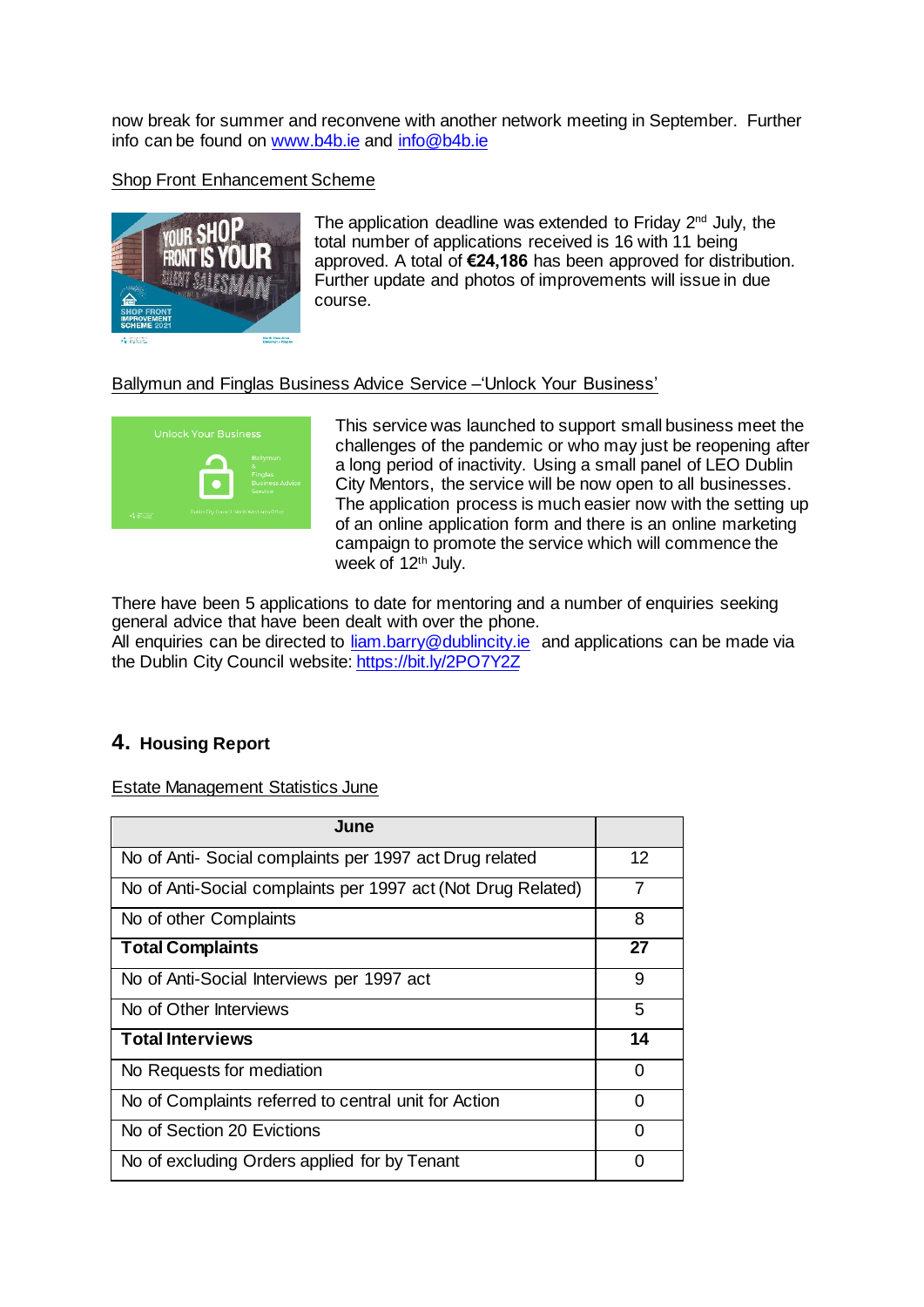| No of Excluding orders applied for by DCC                 |              |
|-----------------------------------------------------------|--------------|
| No of surrender of Tenancies due to Anti-Social Behaviour |              |
| No of Tenancy Warnings sent to Central Unit               |              |
| No of Court Orders Granted                                |              |
| No of Appeals / Judicial Reviews Challenges               | $\cup$       |
| No of Warrants executed (Evictions)                       | $\mathbf{I}$ |

# Rent Assessments

|                              | June                               |  |  |
|------------------------------|------------------------------------|--|--|
|                              |                                    |  |  |
| <b>Assessments</b>           | 2607                               |  |  |
|                              | 1512 emails/489 updates/606 calls  |  |  |
| <b>Permissions To Reside</b> |                                    |  |  |
|                              |                                    |  |  |
| <b>Refunds</b>               | 4                                  |  |  |
|                              |                                    |  |  |
| <b>Opening of Accounts</b>   | 15                                 |  |  |
|                              | (including 3 sole/ 3 successions)  |  |  |
| <b>Closing of Accounts</b>   | 5                                  |  |  |
|                              | (including 1 sole / 0 successions) |  |  |
| <b>Front Counter Calls</b>   | See Above                          |  |  |
|                              |                                    |  |  |
| <b>Window Replacements</b>   | 2                                  |  |  |

# Ballymun Lettings January - June

| <b>Allocation Category</b> | <b>Housing List</b> | <b>Transfer List</b> | <b>Older Persons</b> |
|----------------------------|---------------------|----------------------|----------------------|
|                            | 2021                | 2021                 | 2021                 |
| <b>Bands 2 &amp; 3</b>     | 15                  | 4                    | 1                    |
| Medical                    |                     | 2                    | 3                    |
| Welfare                    |                     |                      |                      |
| <b>Homeless</b>            | 1                   |                      | 1                    |
| <b>Travellers</b>          | $\overline{2}$      |                      |                      |
| <b>Transfer HAP</b>        |                     | 1                    |                      |
| De-tenanting               |                     |                      |                      |
| <b>Estate Management</b>   |                     | 1                    |                      |
| Maintenance                |                     | 1                    |                      |
| <b>Surrendering Larger</b> |                     | 3                    |                      |
| Unable to afford           |                     |                      |                      |
| Succession/Sole            | 15                  | $\overline{2}$       |                      |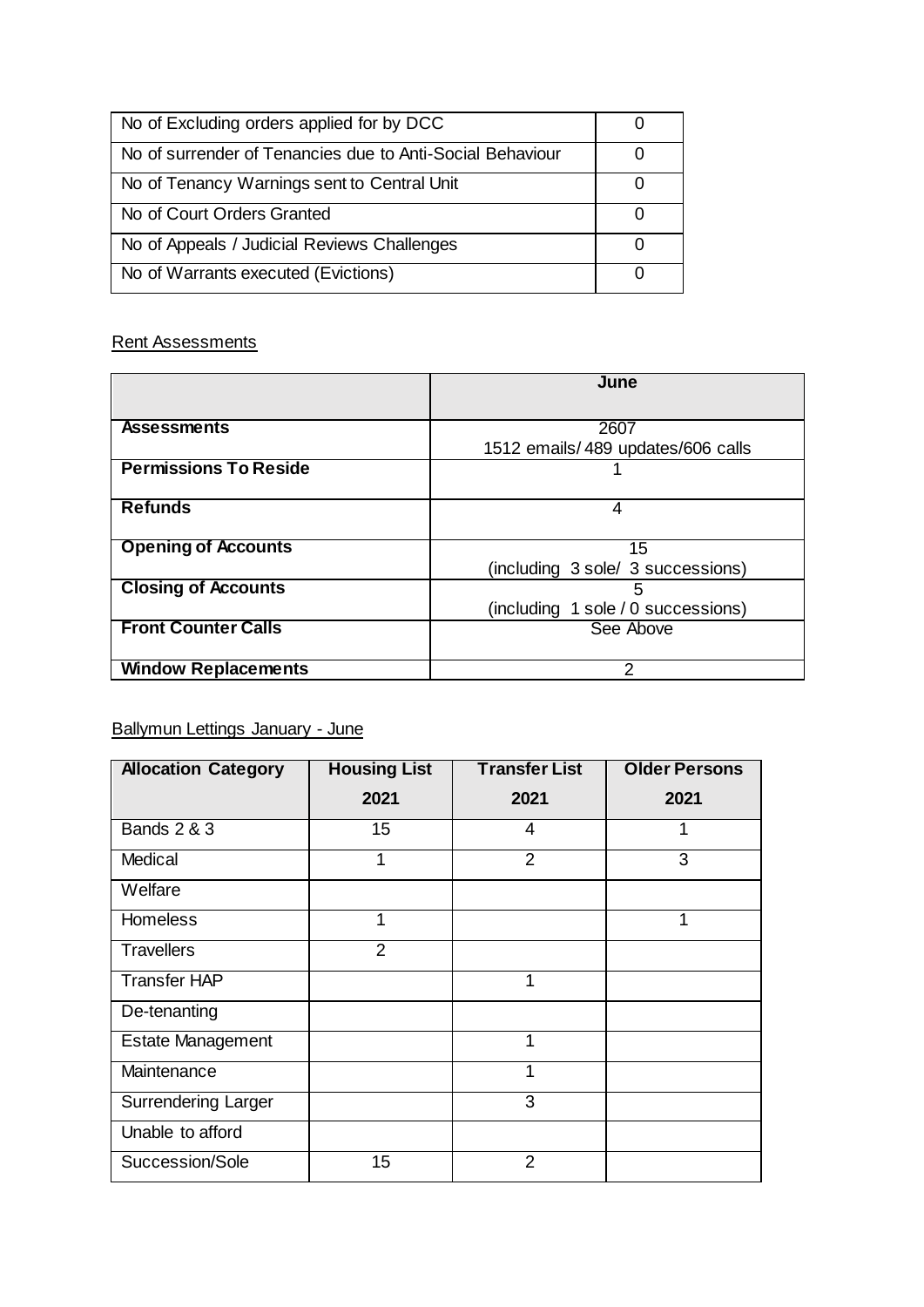| <b>Total</b> | -94 |  |
|--------------|-----|--|

# Choice Based Lettings

| <b>Allocation Category</b> |   |
|----------------------------|---|
| Housing Bands 2 & 3        |   |
| Transfer Bands 2 & 3       | 1 |
| <b>Transfer HAP</b>        | 4 |
| Medical                    |   |
| Welfare                    |   |
| <b>Homeless</b>            |   |
| <b>Travellers</b>          | 1 |
|                            |   |
| <b>Total</b>               | 6 |

# Ballymun Voids May

| <b>Address</b>             | <b>Type</b>    | Date of Vacancy | <b>Status</b>       |
|----------------------------|----------------|-----------------|---------------------|
| <b>Balcurris Park East</b> | 1 Bed Apt      | 29/06/2021      | <b>Under Repair</b> |
| <b>Balcurris Park West</b> | 2 Bed Apt      | 29/06/2021      | <b>Under Repair</b> |
| Carrig Road                | 3 Bed House    | 21/03/2021      | <b>Under Repair</b> |
| <b>Carton Court</b>        | 2 Bed House    | 14/03/2021      | Under Repair (UN)   |
| <b>Carton Terrace</b>      | 1 Bed Apt      | 02/06/2021      | <b>Under Repair</b> |
| <b>Coultry Close</b>       | 2 Bed Apt      | 14/03/2021      | Under Repair (UN)   |
| <b>Coultry Close</b>       | 3 Bed House    | 29/06/2021      | <b>Under Repair</b> |
| <b>Coultry Drive</b>       | 3 Bed House    | 08/02/2021      | Under Repair (UN)   |
| <b>Coultry Drive</b>       | 4 Bed House    | 25/05/2021      | <b>Under Repair</b> |
| <b>Coultry Terrace</b>     | 2 Bed Apt      | 22/04/2021      | <b>Under Repair</b> |
| <b>Coultry Terrace</b>     | 1 Bed Apt      | 06/05//2021     | <b>Under Repair</b> |
| Coultry Way                | 3 Bed House    | 07/02/2021      | Under Repair (UN)   |
| Forrestwood Avenue         | 2 Bed Apt      | 10/05/2021      | <b>Under Repair</b> |
| Gateway View               | 1 Bed Apt      | 06/02/2021      | Under Repair (UN)   |
| Marewood Grove             | 2 Bed Bungalow | 29/06/2021      | <b>Under Repair</b> |
| <b>Owensilla Terrace</b>   | 2 Bed Apt      | 09/06/2021      | <b>Under Repair</b> |
| Poppintree Parade          | 2 Bed Apt      | 16/12/2020      | <b>Under Repair</b> |